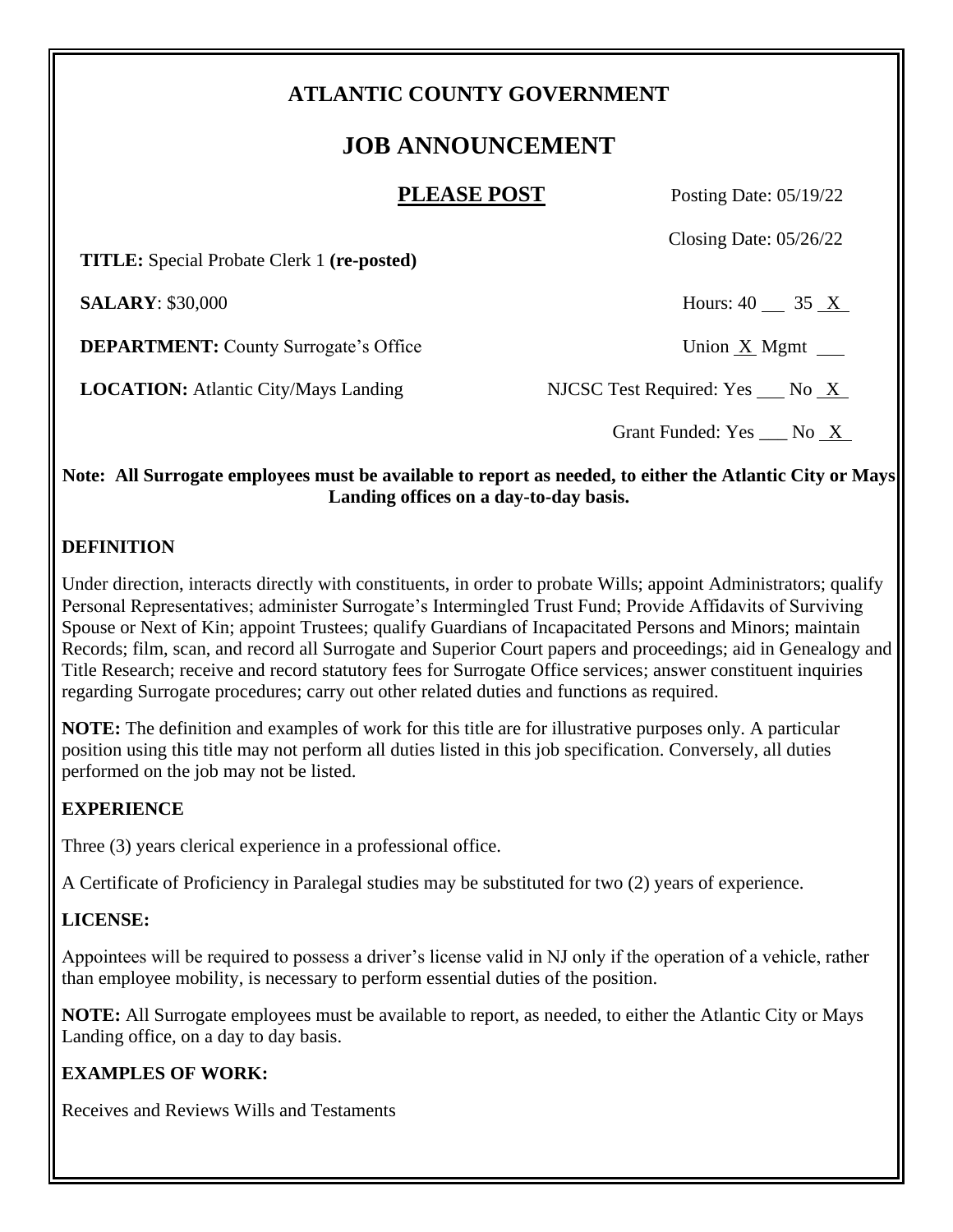Based on information and documents received from Applicant, determines if jurisdiction exists, if correct persons are present, and whether Will is properly drafted and executed.

Prepares all papers necessary to admit Will to Probate.

Qualifies Executor, examines witnesses, and takes sworn testimony. If all is found to be in accord with New Jersey law, draws up judgment, letters, and short certificates for Surrogate review, approval, and signature.

Prepares Bill, collects fees, and issues Receipt.

Utilizes forms and enters data in County Computer Systems.

Where requirements for Probate are not met, prepares Certificate of Doubt and Difficulty for review and signature by Surrogate.

Where decedent left no Will, determines person first entitled to Administration; prepares renunciations and/or waivers if needed, collects documentation as to assets and debts; submits application to Surrogate for purposes of setting Bond.

Prepares and Takes Affidavit of Surviving Spouse or Affidavit of Heir for smaller Estates, as defined by Statute.

Qualifies Guardians of Incapacitated Persons and/or Minors and prepares all necessary papers for review and signature of Surrogate.

Examines Adoption complaints and Orders, follows up with state agencies, attorneys and/or applicants; may attend court hearings, makes computer entries in State adoption system, maintains all files and records in good order and under seal as directed by the Court.

Processes Petitions for Withdrawal of minor's funds. If Approved and Ordered by Superior Court, prepares necessary check and submits to Surrogate; may countersign check as authorized,

Process Complete Withdrawal of Minor's Funds, in accordance with applicable Court Order, Surrogate's procedures for ensuring age and identity of applicant, and the absence of any child support liens, issues check and closes account according to procedures of the depository Bank with all necessary follow-up and record entry.

Replies to mail; receives and makes telephone calls and/or emails; consults with attorneys or pro se parties on matters contemplated or pending in Court; frequently called upon to respond to questions and requests for services from the public.

Prepares Commissions for depositions of fiduciaries or witnesses located outside the State or the County.

Keeps all records, papers, and files in good order.

May be called upon to assist with Purchasing, Commodities; and/or Banking for the Office.

Will be required to learn and become proficient in various types of electronic and/or manual recording and information systems.

Activities of the position will be governed by the New Jersey Code of Conduct for Judiciary Employees.

### **KNOWLEDGE AND ABILITIES:**

Office skills.

Knowledge and proficiency in typing, keyboarding, data entry, accessing internet and electronic systems.